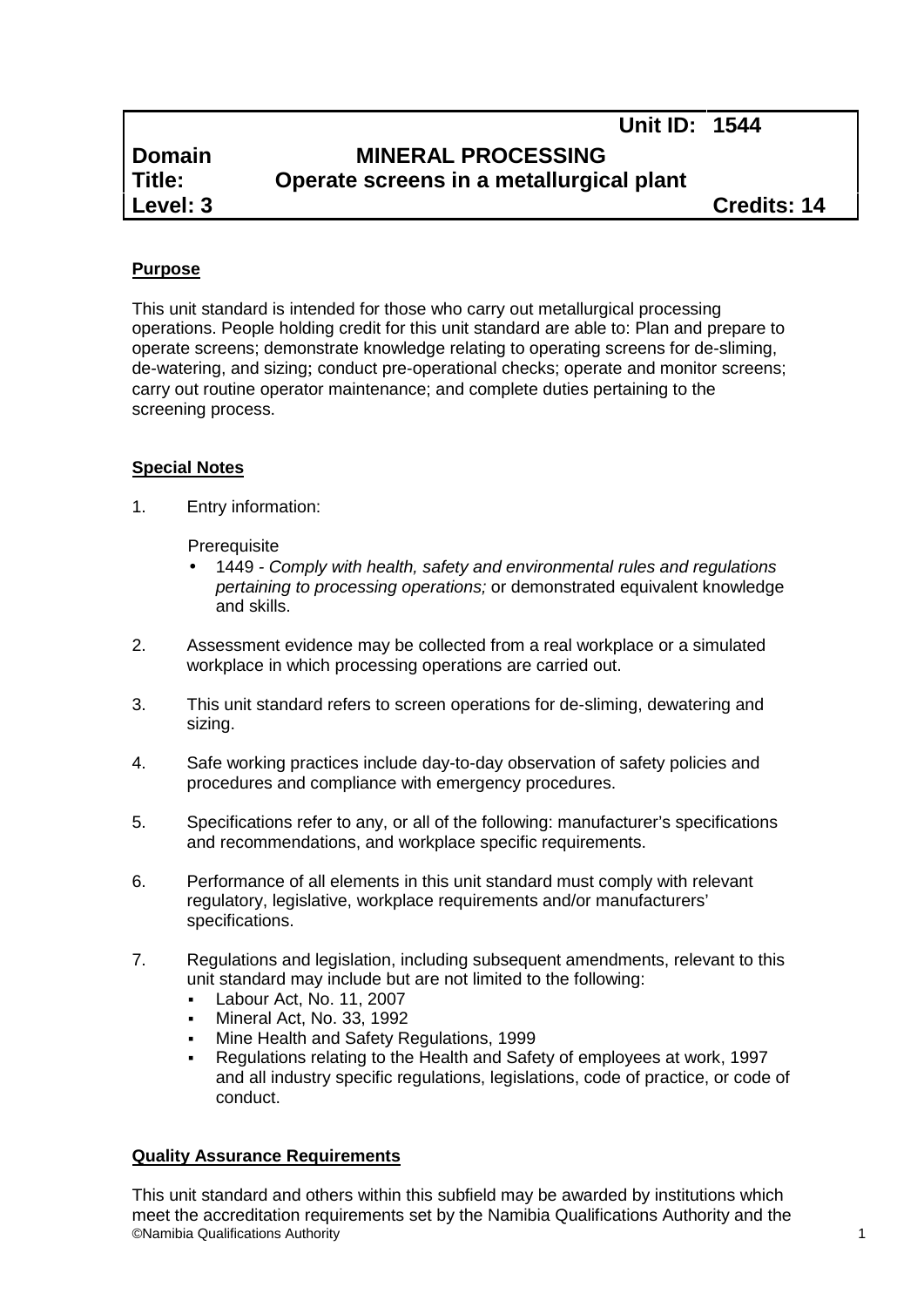Namibia Training Authority and which comply with the national assessment and moderation requirements. Details of specific accreditation requirements and the national assessment arrangements are available from the Namibia Qualifications Authority and the Namibia Training Authority. All approved unit standards, qualifications and national assessment arrangements are available on the Namibia Training Authority website www.nta.com.na.

# **Elements and Performance Criteria**

# **Element 1: Plan and prepare to operate screens**

# **Performance Criteria**

- 1.1 Work instructions, including plans, specifications, quality requirements and operational details are obtained, explained, clarified and applied to the allocated task.
- 1.2 Safety and security requirements, including personal protective clothing and equipment are obtained from the site safety plan, workplace policies and procedures, explained, and applied to the allocated task.
- 1.3 Equipment, tools, fuel, lubricants, attachments and accessories selected to carry out tasks are checked for consistency with the requirements of the job, their usability and any faults rectified or reported prior to commencement of work.
- 1.4 Environmental protection requirements are identified from the project environmental management plan and applied to the allocated task.
- 1.5 Work area is inspected and prepared according to workplace procedures.

# **Element 2: Demonstrate knowledge relating to operating screens for de-sliming, de-watering, and sizing**

# **Performance Criteria**

- 2.1 The actions and conditions pertaining to a safe, healthy environment when operating screens are described.
- 2.2 The importance of de-sliming, de-watering, and sizing material by operating screens is described in terms of achieving specified production requirements.
- 2.3 Hazards and associated risks are identified through relevant risk assessment procedures.
- 2.4 The communication requirements pertaining to operating screens are described.
- 2.5 Corrective actions, in case of sub-standard conditions and problems be encountered, are described.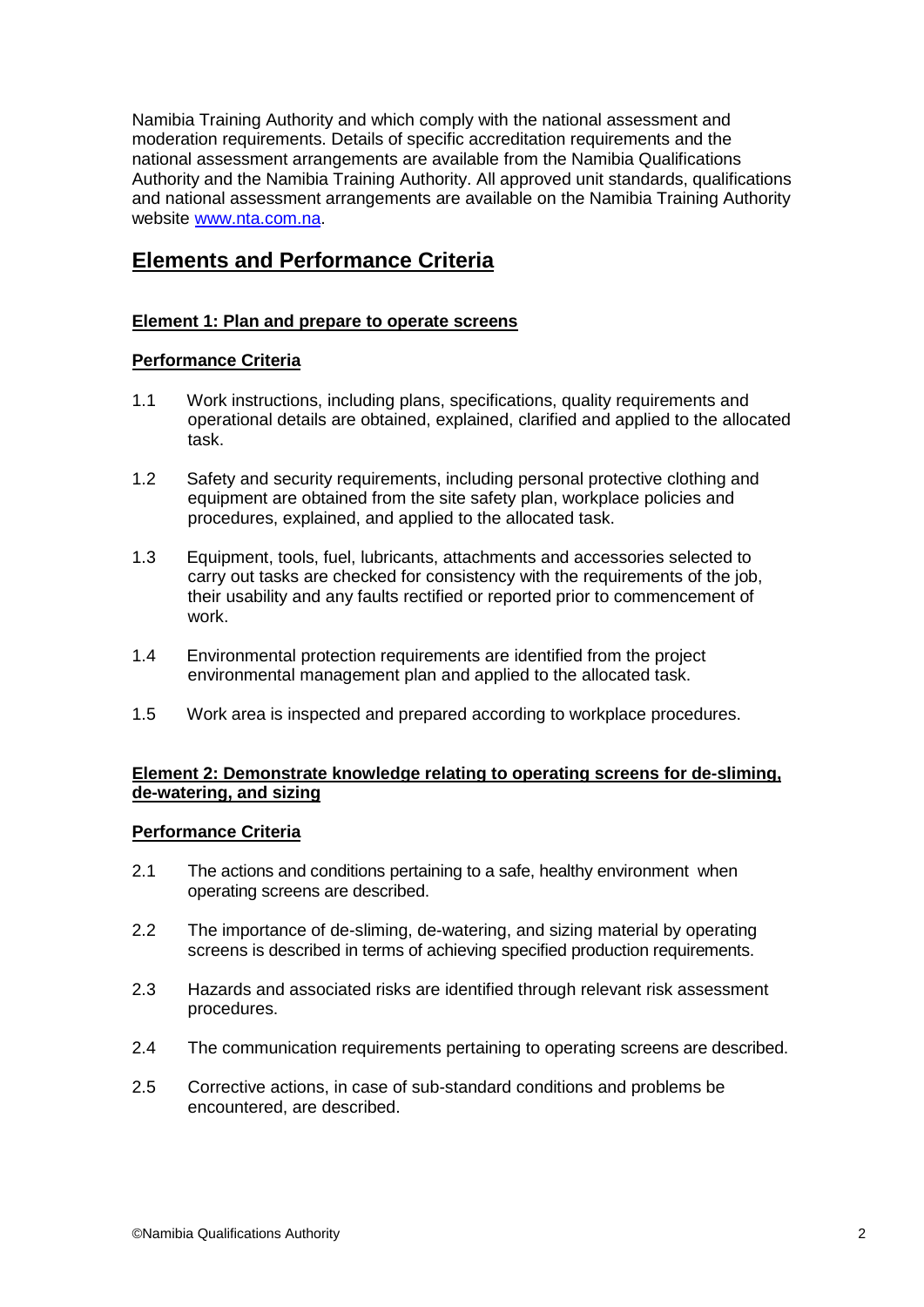# **Element 3: Conduct pre-operational checks**

#### **Performance Criteria**

- 3.1 Workplace hazards and associated risks are identified, minimised or eliminated according to workplace procedures and legislative requirements.
- 3.2 The screens are examined and substandard conditions are reported to appropriate personnel according to workplace procedures.
- 3.3 Start-up and shutdown procedures are conducted according to manufacturer's specifications.

#### **Element 4: Operate and monitor screens**

#### **Performance Criteria**

- 4.1 Workplace hazards and associated risks are identified, minimised or eliminated according to workplace procedures and legislative requirements.
- 4.2 The screens are operated and excessive material is dealt with according to workplace procedures.
- 4.3 The screening process is monitored and controlled, and optimum production ensured through effective communication according to workplace procedures.
- 4.4 If necessary, corrective and/or reporting actions are taken according to workplace procedures.

#### **Element 5: Carry out routine operator maintenance**

#### **Performance Criteria**

- 5.1 Workplace hazards and associated risks are described, identified, minimised or eliminated according to workplace procedures and legislative requirements.
- 5.2 The process of screen media replacement is described.
- 5.3 The work area is prepared in readiness for maintenance work to be carried out
- 5.4 Screen media maintenance, replacement or other maintenance is carried out within scope of responsibility according to manufacturer's specifications and workplace procedures.
- 5.5 Screens are tensioned according to manufacturer's specifications and workplace procedures.
- 5.6 Post maintenance test-run of screen is carried out according to workplace procedures.
- 5.7 Screens are restored to operational status and relevant documentation completed.